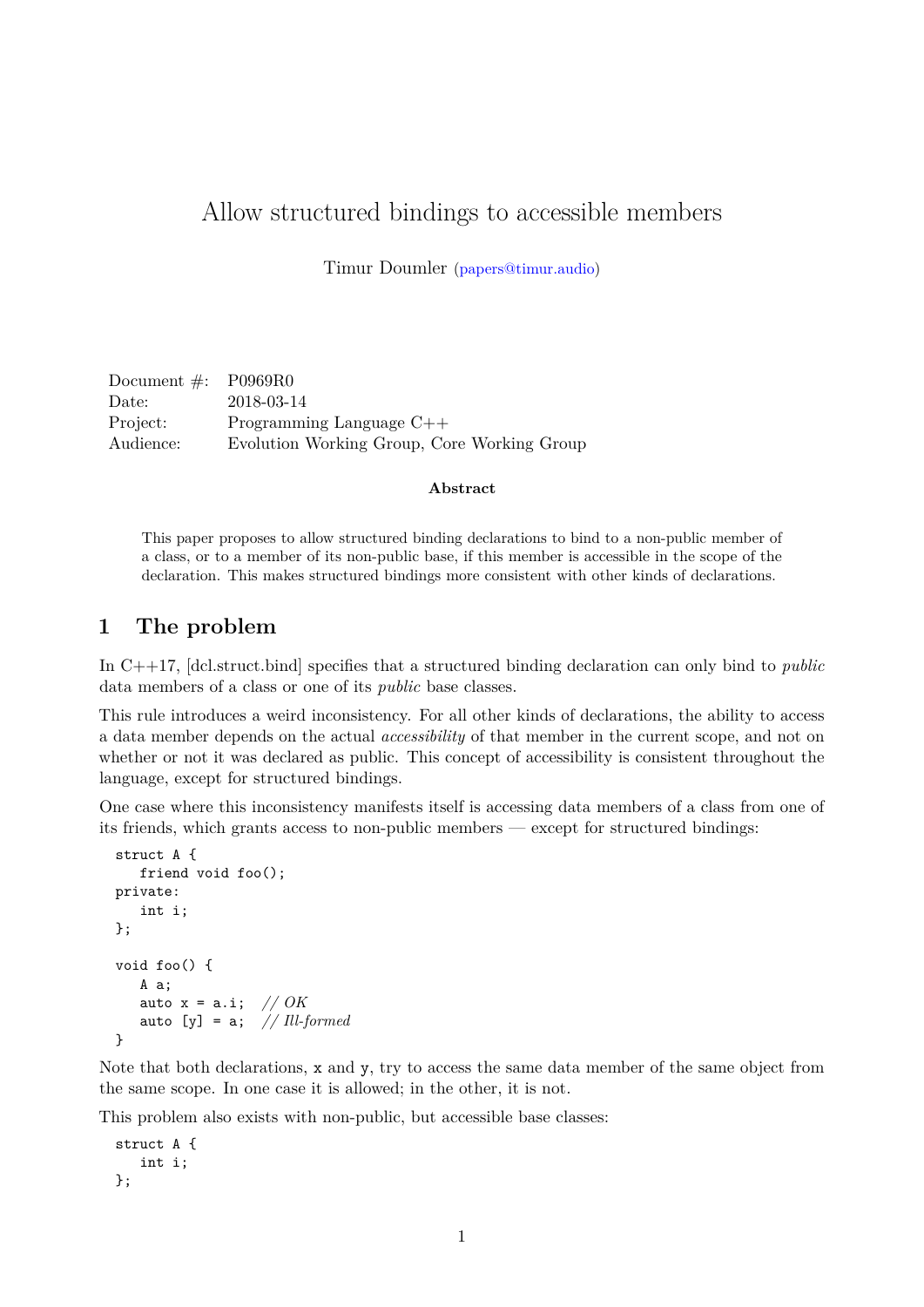```
struct B : private A {
   friend void foo();
};
void foo() {
   B b;
   auto x = b.i; // OK
   auto [y] = b; // Ill-formed
}
```
In another variation of the same problem, it turns out that a class is not even allowed to bind to *its own* data members:

```
class C {
    int i;
    void foo(const C& other) {
        auto [x] = other; // Ill-formed
    }
};
```
This behaviour is confusing and inconsistent, and should be fixed. There are no good reasons for restricting access to members for structured binding declarations beyond the access rules that already exist for all other kinds of declarations in the language.

### **2 The solution**

To make the above code well-formed, only a minimal change is needed. We need to remove the constraint that structured bindings can only bind to *public* data members of the class or its *public* base class. Instead, we only need the less strict requirement that those members shall be accessible in the context of the declaration, or in other words, that naming that member in the context of the declaration shall be well-formed. This will make the rules for accessing a class member name from a structured binding declaration consistent with accessing that name from any other kind of declaration.

### **3 Impact on the standard**

The proposed change has no effect on  $C++$  code that is already well-formed, since data members and base classes that are public are always accessible. It is purely an addition to allow code that would currently be ill-formed, i.e. data members and base classes that are accessible, but not public.

## **4 Proposed wording**

The reported issue is intended as a defect report with the proposed resolution as follows. The effect of the wording changes should be applied in implementations of all previous versions of  $C++$  where they apply. The changes are relative to the C++ working paper [\[Smith2018\]](#page-2-0). In **[dcl.struct.bind]**, modify paragraph 4 as follows:

Otherwise, all of E's non-static data members shall be public-direct members of E or of the same unambiguous public base class of E, well-formed when named as e.*name* in the context of the structured binding;  $E$  shall not have an anonymous union member<sub>5</sub>; and the number of elements in the *identifier-list* shall be equal to the number of non-static data members of E.